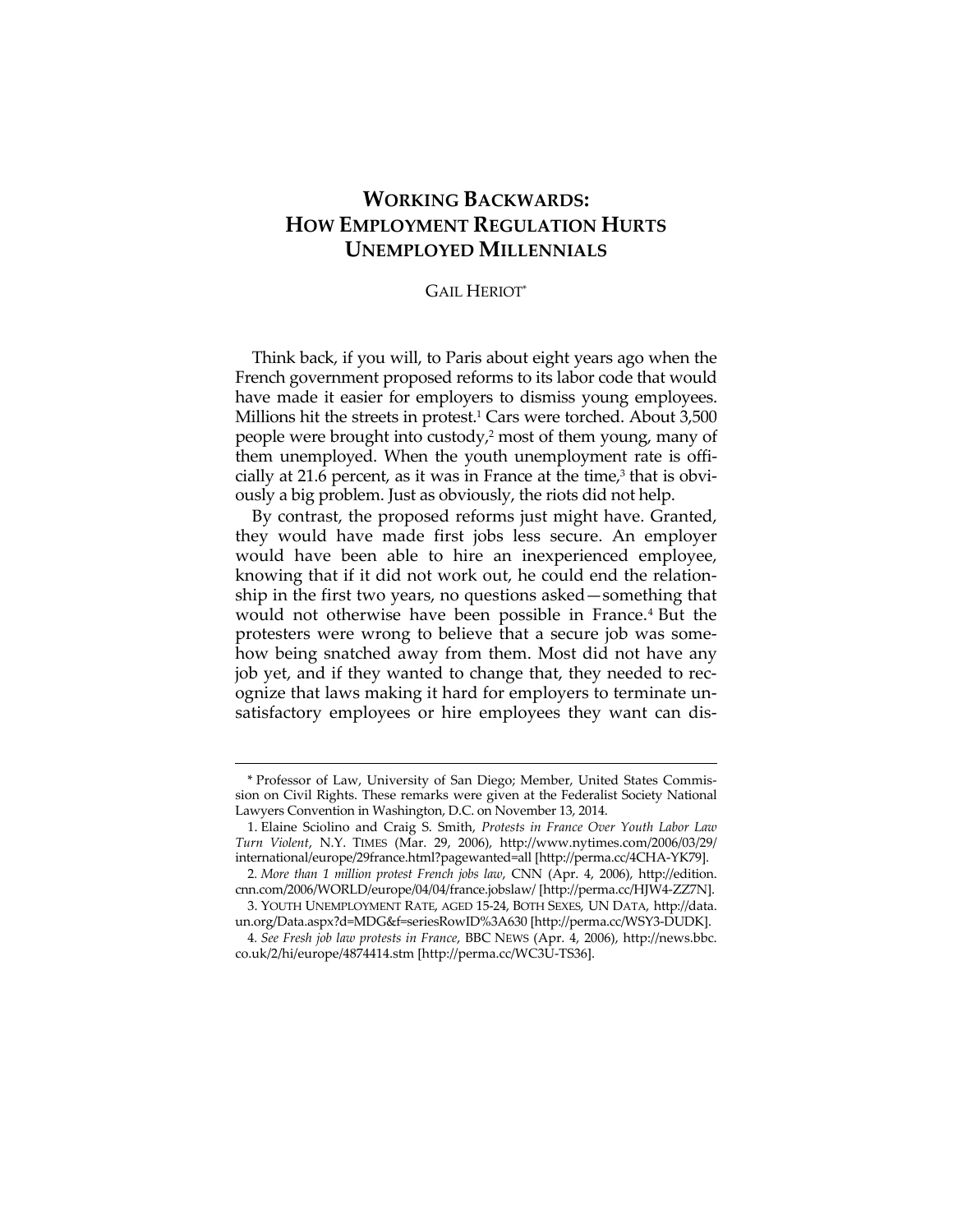courage employers from hiring employees, particularly untested job applicants.<sup>5</sup>

In the end, the French government backed down.<sup>6</sup> As a result, some of those protesters are probably still unemployed. But while the employment outlook for young people here in the United States is not quite so grim, the further we move toward the famously protective French model, the worse we can expect it to be.

Our unemployment rate for those aged 20 to 24 was 11.5 percent in September—down from a year ago, but still almost three times the rate for those over the age of 35.Just to be clear, those figures both understate and overstate the problem. It overstates the problem in the sense that it includes only those in the job market. If you're in school, you're neither in the numerator nor the denominator. It understates it in the sense that it excludes, among other things, those working part-time because part-time employment is all they are able to find, and those reluctantly pursuing additional educational credentials, only because they could not otherwise get a job.7

One hears a lot of overwrought talk these days about a socalled "war on women," but if there's a demographic out there that we ought to be worrying about, it is young people, the perennial newcomers to the economy. Well-meaning employment laws primarily benefit those who already have jobs, often at the expense of those who do not. In that respect, they are like so many progressive policies. They help those on the second to last rung of the ladder, often at the expense of those on the bottom rung.

Many of these laws and policies may be attractive or even justifiable when viewed individually, but when piled one on top of the other, they can become a difficult-to-surmount obstacle to youth employment. For low-skilled young people trying to get their first jobs, the most immediate threat may be the

<u> 1989 - Johann Stein, marwolaethau a bhann an t-Amhain an t-Amhain an t-Amhain an t-Amhain an t-Amhain an t-A</u>

 <sup>5.</sup> *See* Richard Epstein, *Contractual Solutions for Employment Law Problems*, 38 HARV. J.L. & PUB. POL'Y 787 (2015); *but see* J.H. Verkerke, *Employment Regulation and Youth Employment: A Critical Perspective*, 38 HARV. J.L. & PUB. POL'Y 801 (2015).

<sup>6</sup>*. See France to replace youth job law*, BBC NEWS (Apr. 10, 2006), http://news.bbc. co.uk/2/hi/europe/4895164.stm [http://perma.cc/7RQT-R6J7].

 <sup>7.</sup> Labor Force Statistics from the Current Population Survey, BUREAU OF LABOR STATISTICS, *available at* http://www.bls.gov/web/empsit/cpseea10.htm [http:// perma.cc/2BZP-T6A5] (showing youth unemployment rate, and unemployment rates for ages 35-44 years, 45-54 years, and 55 years and over at 4.4%, 4.1%, and 3.9%, respectively).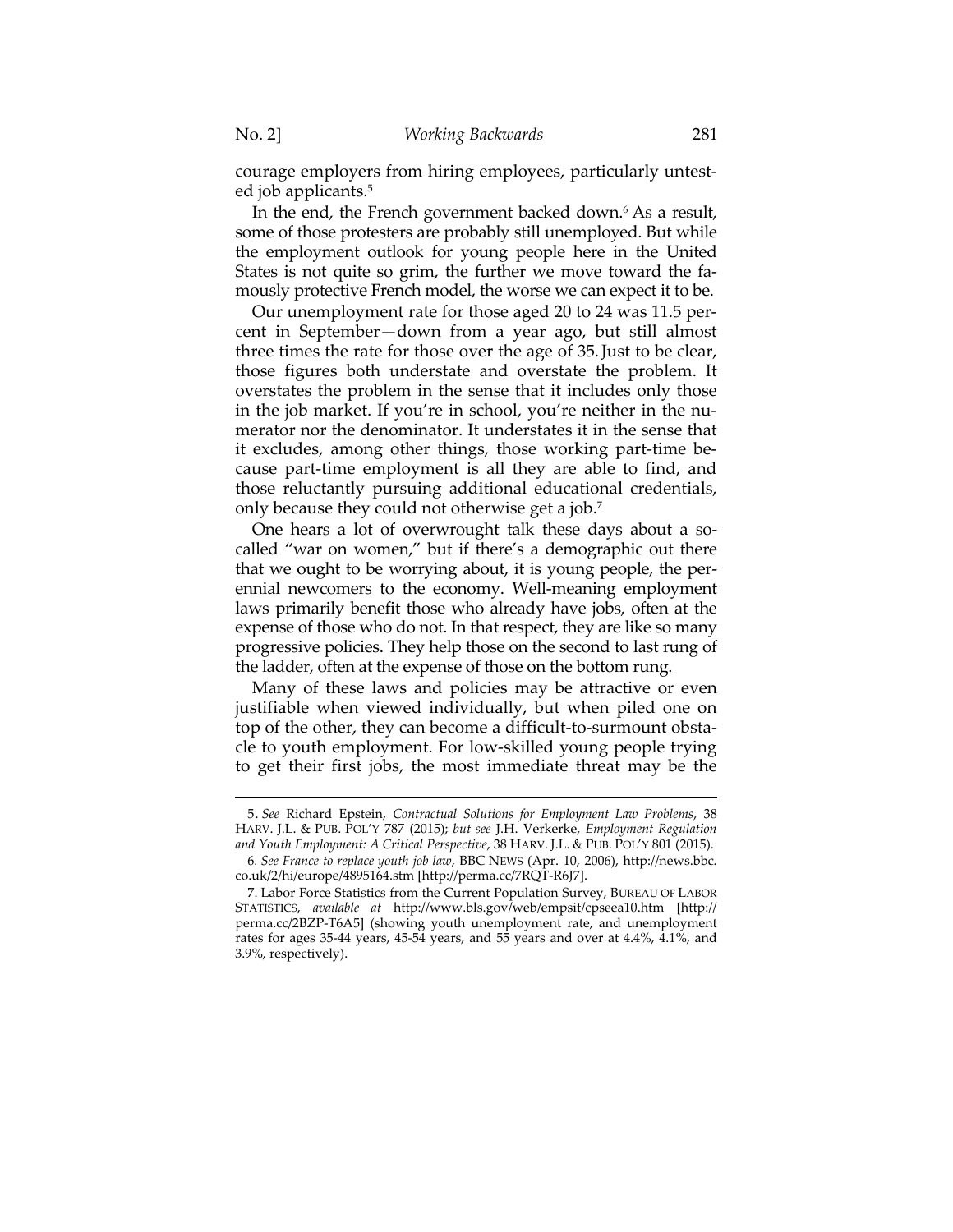steep minimum wage hikes adopted recently in various cities. In Seattle, the minimum wage increase will be over 60 percent; in San Francisco, 39 percent; in Oakland, 36 percent.8

In the past, one of the only things that economists used to agree on was that minimum wage hikes kill jobs. These days, however, there are empirical studies going both ways, at least when it comes to modest increases.<sup>9</sup> But if the claim is that minimum wage hikes generally do not affect employment rates, that is an extraordinary claim, and extraordinary claims require extraordinary evidence. I would rank such a study as somewhat more plausible, but not much more plausible, than a study showing that mothers do not love their children, which if someone were to argue with me, I would smile politely and find someone with whom I could converse.

The notion that profit-making enterprises are insensitive to the price of unskilled labor should not be an easy sell. Not surprisingly, even the studies that purport to justify relatively modest hikes have problems. Perhaps the most famous of them, the Card and Krueger study, waited eight months before it looked to see the effects of an increase in minimum wages, and found that employment actually increased.10

But a study such as this may not take account of other ways that employers can reduce costs. And these changes may not take place over eight months. Last year, Applebee's announced, for example, that it would install tabletop tablets that allow cus-

<u> 1989 - Johann Stein, marwolaethau a bhann an t-Amhain an t-Amhain an t-Amhain an t-Amhain an t-Amhain an t-A</u>

<sup>8</sup>*. See* Danielle Paquette, *The early results from America's experiments with higher minimum wages*, WASH. POST (Aug. 4, 2014), http://www.washingtonpost.com/ news/storyline/wp/2014/08/04/the-early-results-from-americas-experiments-withhigher-minimum-wages/ [http://perma.cc/8YMG-3Z7Y] (showing numbers in Seattle); John Coté, *Higher minimum wage wins with big support in SF and Oakland*, SFGATE (Nov. 4, 2014), http://www.sfgate.com/bayarea/article/Higher-minimumwage-in-SF-leading-easily-in-early-5871304.php [http://perma.cc/RQ6E-HGYU].

<sup>9</sup> *. See Why some economists oppose minimum wages*, ECONOMIST, Jan. 22, 2014, http://www.economist.com/blogs/economist-explains/2014/01/economist-explains-11?zid=309&ah=80dcf288b8561b012f603b9fd9577f0e [http://perma.cc/PG3L-HS4W].

 <sup>10.</sup> David Card & Alan B. Krueger, *Minimum Wages and Employment: A Case Study of the Fast-Food Industry in New Jersey and Pennsylvania*, 84 AM. ECON. REV. 772, 773 (1994).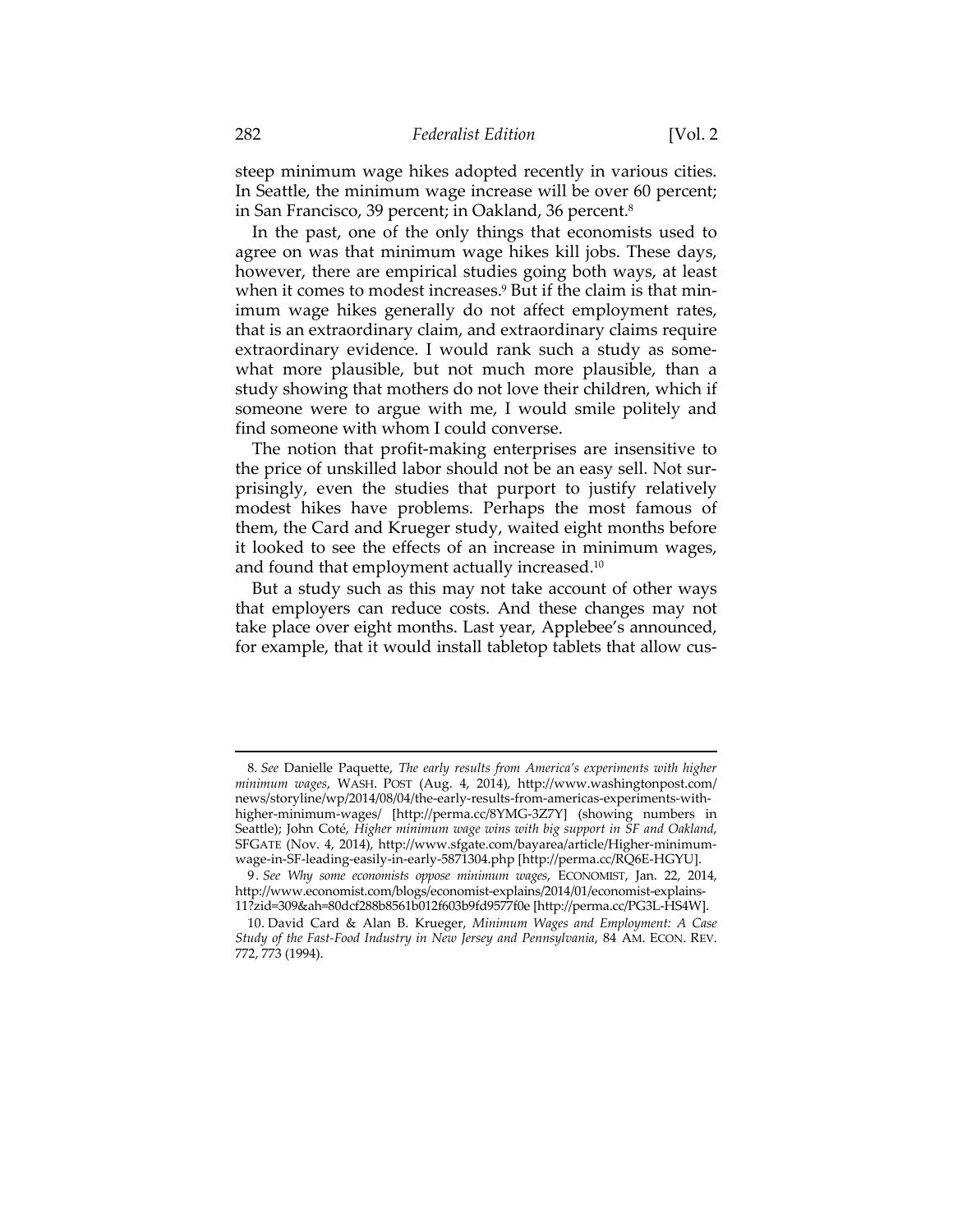tomers to order and pay without the need for a waiter.<sup>11</sup> Those tablets won't be fully installed for a few more months.12

More fundamentally, the minimum wage increase studied by Card and Krueger was modest in comparison to those in Seattle, San Francisco, and Oakland.13 It also occurred at a time when the inflation rate was more than twice what it is today. It would be hard to argue that a 60 percent increase will not affect unemployment.

Recent college graduates face different hurdles, which are symbolized in the dreaded unpaid internship. In the book *Intern Nation: How to Earn Nothing and Learn Little in the Brave New Economy*, journalist Ross Perlin rails against this modern rite of passage, telling interns they have "nothing to lose but [their] cubicles."14 Perlin urges interns to rise up and organize against this "simmering injustice."15 Alas, he misses the point. These positions are not the result of some evil conspiracy. They evolved out of the modern legal and economic environment. Until that changes, a lot of twenty-five-year-olds will be living in their parents' basements.

There are some inevitable hurdles that new entrants to the workforce will confront. Young people even with great educational credentials are unknown quantities to employers and, hence, risky to hire, especially in a legal environment in which employee terminations can lead to costly legal disputes. School transcripts give very little insight into a job applicant's charac-

<u> 1989 - Johann Stein, marwolaethau a bhann an t-Amhain an t-Amhain an t-Amhain an t-Amhain an t-Amhain an t-A</u>

 <sup>11.</sup> Alex Konrad, *Applebee's Will Install 100,000 Intel-Backed Tablets Next Year In Record Rollout*, FORBES (Dec. 3, 2013), http://www.forbes.com/sites/alexkonrad/ 2013/12/03/applebees-intel-tablet-rollout/ [http://perma.cc/7X46-UC5M].

<sup>12</sup>*.* Steve Rosen, *Applebee's plans to bring tablet computers to every table next year*, KANSAS CITY STAR (Dec. 3, 2013), http://www.kansascity.com/news/local/ article333068/Applebee's-plans-to-bring-tablet-computers-to-every-table-nextyear.html [http://perma.cc/HT36-5UFD] (stating that the restaurant chain "will install 100,000 tablet computers in its more than 1,800 locations nationwide by the end of next year"); *see also* Sean William, *Why Applebee's Tablets May Need a Reboot*, MOTLEY FOOL (Aug. 16, 2014) http://www.fool.com/investing/general/2014/08/16/ why-applebees-tablets-may-need-a-reboot.aspx [http://perma.cc/G3TY-VZXP] (stating that Applebee's plans to finish installing tablets in 2015 and "expects to be near halfway complete with the rollout by year's end").

 <sup>13.</sup> *See* Card & Krueger, *supra* note 10, at 772 (showing increase from \$4.25 to \$5.05 per hour).

 <sup>14.</sup> ROSS PERLIN, INTERN NATION: HOW TO EARN NOTHING AND LEARN LITTLE IN THE BRAVE NEW ECONOMY 203 (2011).

 <sup>15.</sup> *Id.* at 223.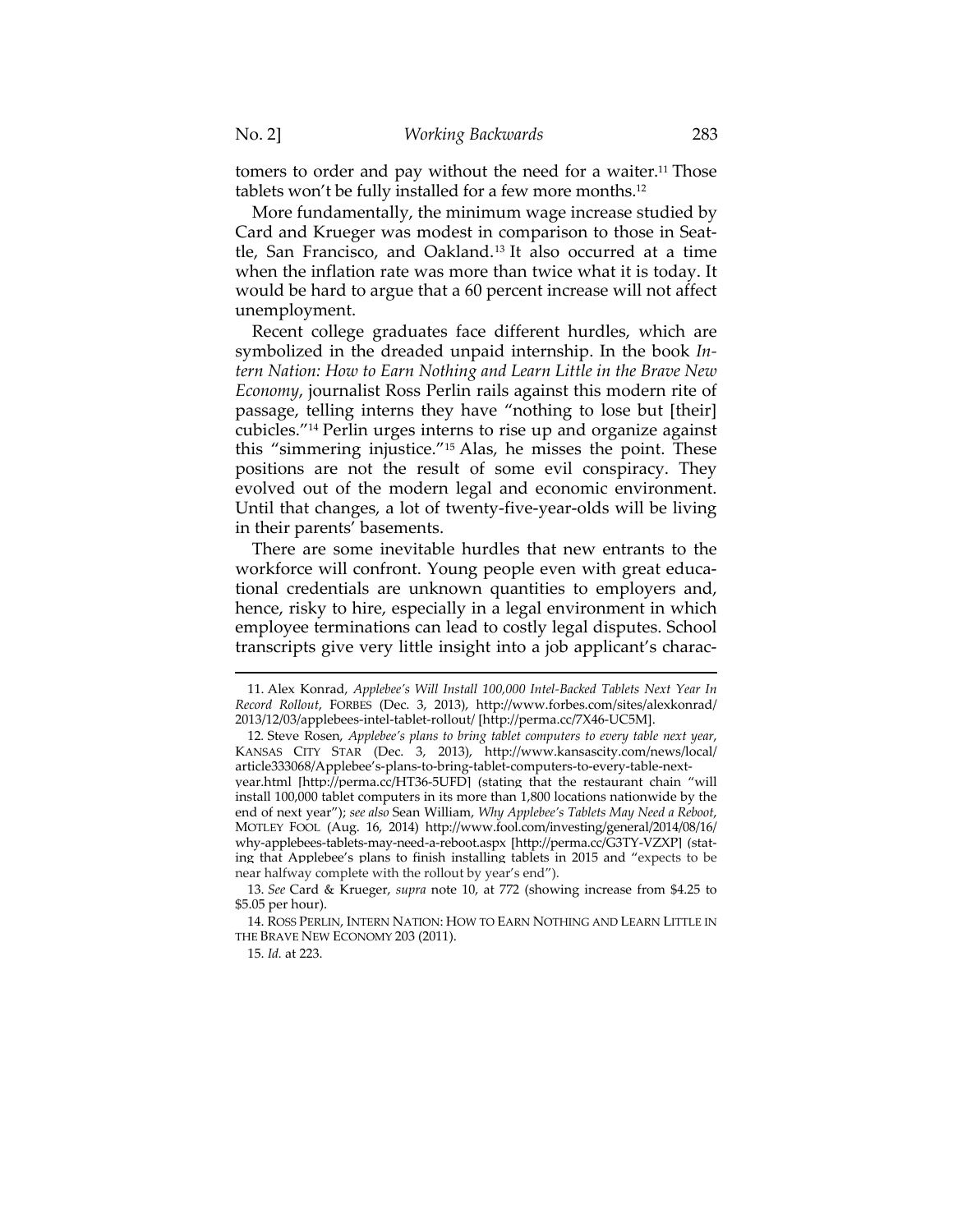ter and temperament. The proliferation of internships over the last thirty-five years is in part a response to these problems. Now, few would suggest doing away entirely with laws giving legal protection to existing employees. To be clear, that's not what I'm arguing here.

But the least we can do for struggling millennials is take a hard look at some of the ways in which employment laws, including employment discrimination laws, have backfired, doing no good or more harm than good for those who are supposed to benefit. It is not hard to find some of the backfires, ladies and gentlemen. The hard part is finding a fix that has a political chance of being adopted.

Let's start with Title VII's effect on small businesses. In theory, Title VII applies equally to hiring and firing.16 In practice, however, all employers know that they are far more likely to be sued for firing than failing to hire, just as divorcing a spouse is more explosive than declining a first date.

This is not what supporters expected when the law was passed in 1964, a time when some newspapers were running "Help Wanted, White" ads. But consider the irony: The best way for employers to avoid being wrongly accused of a Title VII violation is to avoid hiring someone who could turn out to be litigious if things do not work out. That creates a perverse incentive to avoid hiring the first African American or the first woman in a particular business or department. Skittish small employers worry especially that if they need to terminate their first female employee, for example, they're going to look bad. A law that was intended to end discrimination in hiring, thus, ends up encouraging it instead. This is not an easy problem to solve, but we should not forget that the original Title VII initially applied only to employers with more than 100 employees before ratcheting down to 25, and now it has been amended to go down to 15.17 State laws regulate even smaller employers.<sup>18</sup> This history may

<sup>&</sup>lt;u> 1989 - Johann Stein, marwolaethau a bhann an t-Amhain an t-Amhain an t-Amhain an t-Amhain an t-Amhain an t-A</u> 16*. See* 42 U.S.C. § 2000e-2 (2012) (rule on failing to hire or discharging employees). 17. *Id.* § 2000e(b) (definition of employer).

<sup>18</sup> *. See* STATE LAWS ON EMPLOYMENT RELATED DISCRIMINATION, NATIONAL CONFERENCE OF STATE LEGISLATURES, http://www.ncsl.org/research/labor-andemployment/discrimination-employment.aspx [http://perma.cc/V365-PNM6] (showing some states, such as Arkansas, Alaska, Georgia, and others that have discrimination laws that apply to employers with fewer than fifteen employees).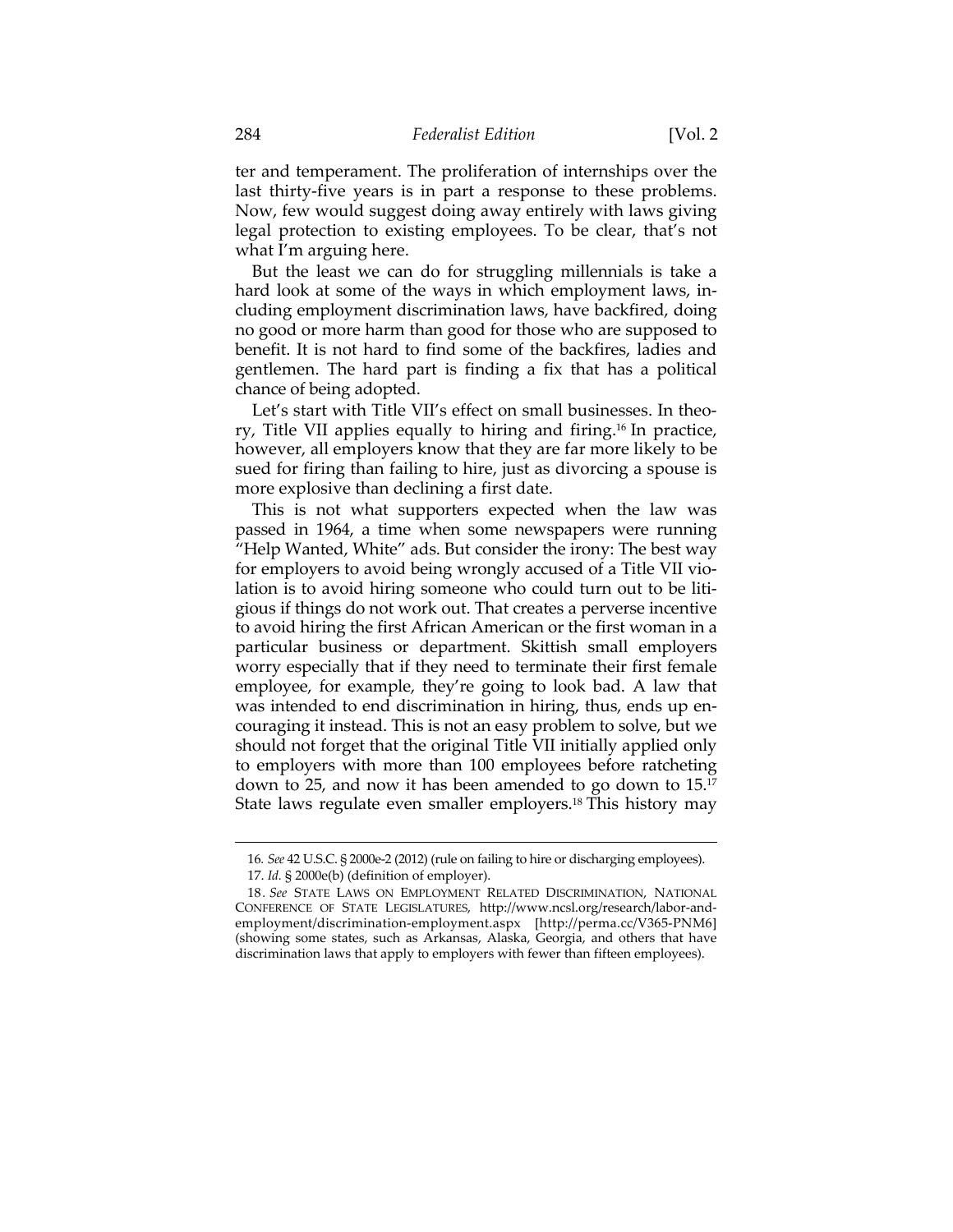offer a lesson. There is certainly a case to be made that we would get less employment discrimination, rather than more, by increasing the minimum number of employees to 25 or higher.

Alternatively, one could amend the law to further limit the remedies as they apply to very small businesses. Another solution may be to allow prevailing employers or at least prevailing small employers to collect attorney's fees in most cases. It just so happens that the statute essentially says this,<sup>19</sup> but it has been interpreted by the courts to mean something other than that.<sup>20</sup>

Here's another high-impact area that needs reexamination: disparate impact liability. Ever since *Griggs v. Duke Power Co.*21 in 1971, and truly before that, the EEOC has been telling employers that not only must they refrain from actual discrimination on the basis of race or sex, but they must also use hiring criteria that will yield equal or near equal results for women and minorities, regardless of whether they are consciously or unconsciously discriminating, unless they can prove business necessity.22 For reasons hinted at by Justice Scalia in *Ricci v. DeStefano*, 23 I think it's unconstitutional, but more fundamentally, it's incoherent. *Every* job qualification has a disparate impact on some protected group. Disparate impact makes everything presumptively illegal. This drives everything underground. No employer can state its hiring criteria clearly without risking litigation. You can't even say, "We don't hire felons," and God help you if you try to administer any kind of standardized or non-standardized test to your job applicants. There is little or no evidence that, all things considered, this increases employment for racial minorities, and that is not because nobody has tried to show it.

There is some evidence in the case of the EEOC's policy on ex-offenders that it does the opposite. It encourages actual discrimination, as employers try to avoid applicant pools that they believe, rightly or wrongly, are likely to contain more ex-

<u> 1989 - Johann Barn, mars ar breithinn ar chuid ann an t-Alban ann an t-Alban ann an t-Alban ann an t-Alban a</u>

 <sup>19.</sup> *See* 42 U.S.C. § 2000e-5(g)(2)(B)(i) (2012).

<sup>20</sup>*. See* Christiansburg Garment Co. v. Equal Emp't Opportunity Comm'n, 434 U.S. 412, 420–22 (1978).

 <sup>21. 401</sup> U.S. 424 (1971).

<sup>22</sup>*. Id*. at 429–30.

 <sup>23.</sup> *See* Ricci v. DeStefano, 557 U.S. 557, 594–96 (2009) (Scalia, J., concurring).